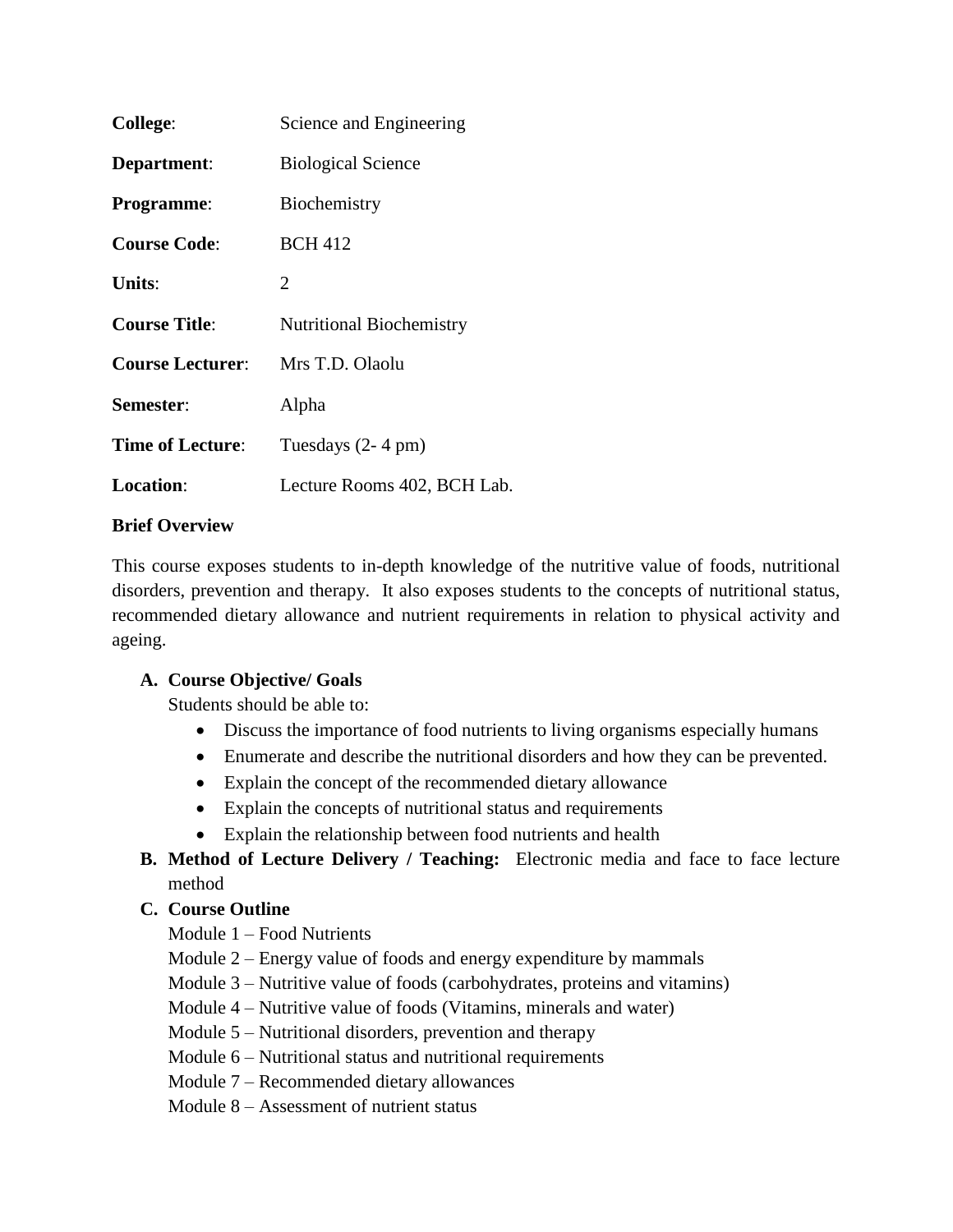Module 9 – Nutrients requirement to physical activity and ageing

Module 10 – Diet and disease, obesity and under nutrition

Module 11/12 – Laboratory sessions

Module 13 – Revision

**D. Tutorials :** would be given where and when necessary

#### **E. Structure of Programme/ Method of Grading**

12 weeks for Lectures and Laboratory sessions.

1 week for revision

Continuous assessment of students' performance would be carried out on a weekly basis.

Mid semester exams – 20%

Laboratory sessions – 10%

Omega Semester exams – 70%

## **F. Ground Rules and Regulation**

All classroom and Laboratory rules would be adhered to.

## **G. Topic for Term Paper/ Assignment**

• Discuss the role of nutrition in ageing

## **H. Alignment with Goals and Vision of Landmark University**

The motto of Landmark University (Breaking new grounds) would be further strengthened by exposing the students to in-depth laboratory sessions and classroom lectures on nutritional biochemistry.

## **I. Contemporary Issues / Industry Relevance**

The knowledge of this course may be relevant in helping to formulate commercializable food products that have the recommended dietary allowance (RDA) required for the good health of humans.

# **J. Recommended Reading:**

- *Alghamdi A. (2006). Energy of food. Retrieved from http://faculty.ksu.edu.sa/27389/Documents/Microsoft%20PowerPoint%20-%20 food%20energy%20Lecture%202.pdf*
- *Callanan A (Eds.). (2000). Food and Nutrition handbook, Italy. World Food Programme.*
- *Chutani AM (2006). Nutritional biochemistry; Nutrition and dietary habits. Retrieved from www.nsdl.niscair.res.in/jspui/bitstream/123456789/586/ 1/Nutritiondietary.pdf*
- *Grade 12 Active healthy lifestyles, Module C: Nutrition. Retrieved from; http://www.edu.gov.mb.ca/k12/cur/physhlth/frame\_ found\_gr12/rm/module\_c.pdf*
- *Wang D, Lin H, Kan J, Liu L, Zeng X, Shen S (Eds). (2012). Food Chemistry. New York: Nova Science Publishers Inc.*
- *Edris M. (2004). Nutrition for Health Extension Workers – Lecture notes. Ethiopia public health training initiative.*